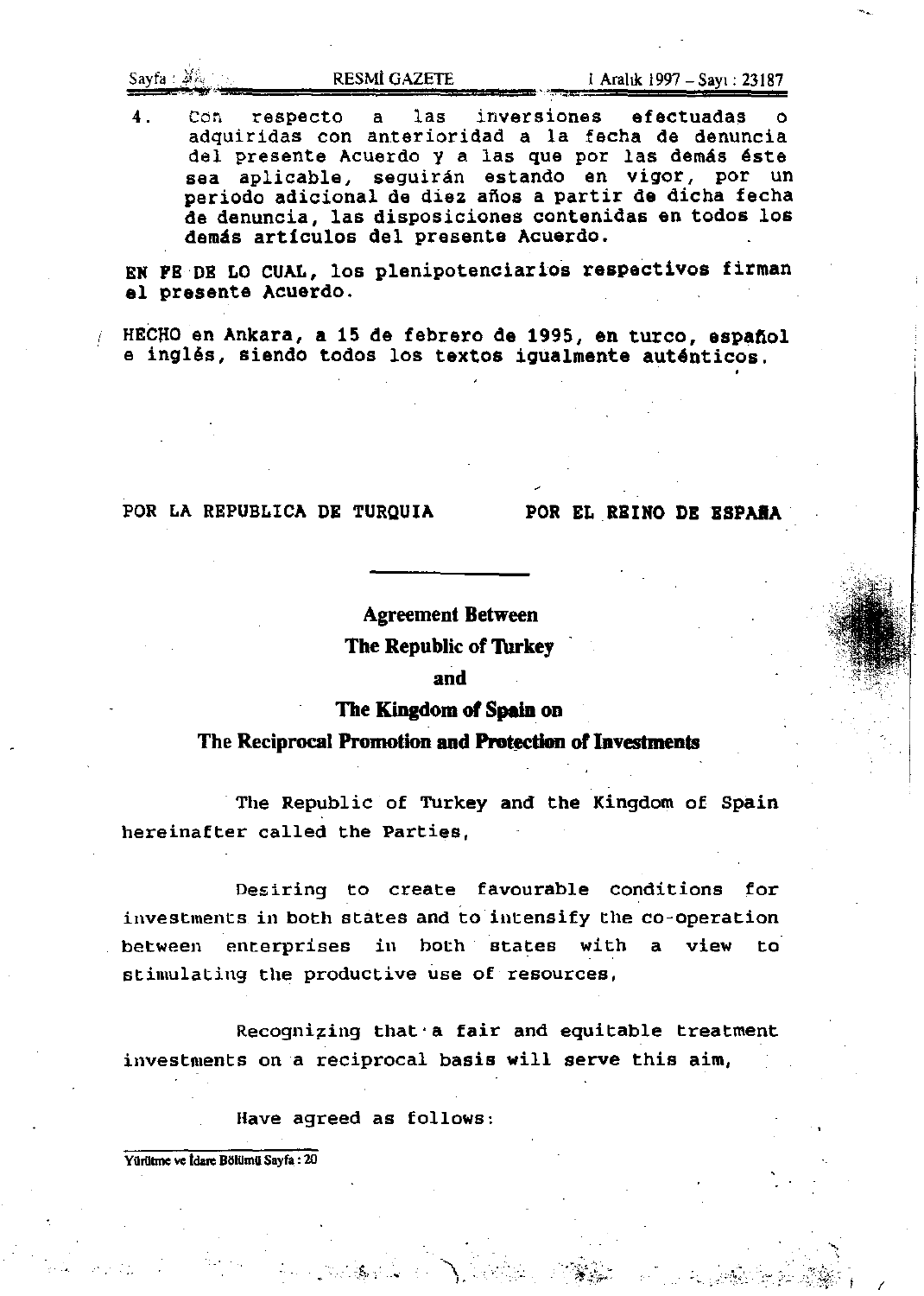# 1 Aralık 1997 - Sayı: 23187 **RESMİ GAZETE** Sayfa: 21

# **ARTICLE** 1

For the purposes of this Agreement:

1. The term "investor" means:

- (a) natural persons deriving their residents of either Party according to applicable law, status as its
- (b) corporations, firms or business associations incorporated or constituted under the law in force of either of the Parties and having their headquarters in the territory of that Party.
- 2. (a) The term "investment" means every kind of asset and in particular, but not exclusively:
	- (i) stocks or any other form of participation in. companies,
	- (ii) returns reinvested, claims to money or other rights having financial value relating to an investment, in particular, claims deriving from loans in connection with the participation in companies referred to in paragraph above,
	- (iii) movable and immovable property, as well as any other rights as mortgages, liens, pledges and any other similar rights as defined in conformity with the laws and regulations of the Party where the property is situated,
		- (iv) industrial and intellectual property rights, patents, industrial designs, trademarks, goodwill, know-how and any other' similar rights,

-.-, ,.

Yürütme ve İdare Bölümü Sayfa: 21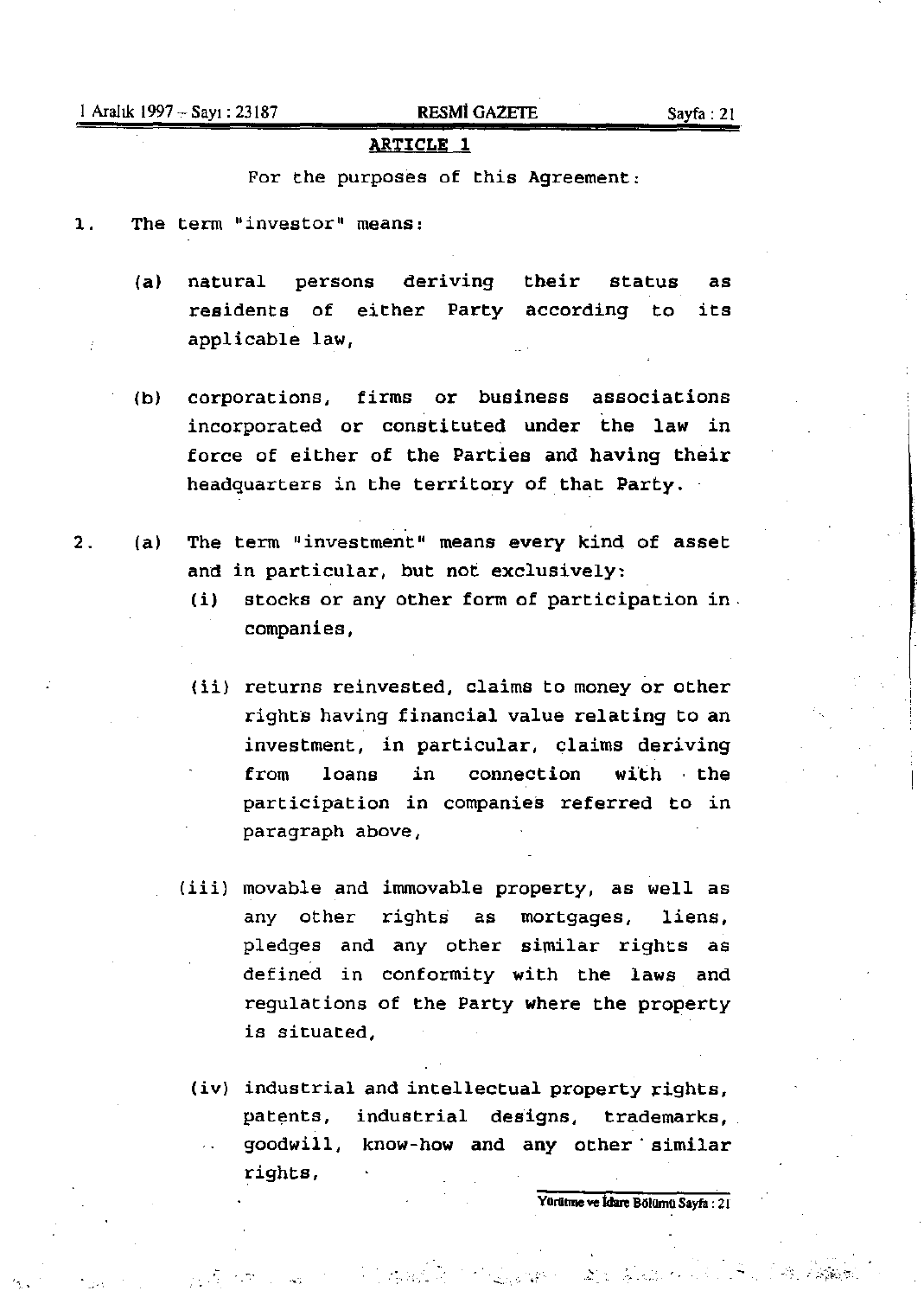- **(v) business concessions conferred by law or by contract, including concessions related to natural resources.**
- (b) The said term shall refer to all direct **investments made in accordance with the laws and**  regulations in the territory of the Party where **the investments are made. Ther term**   $"$  **investements**" covers all investments made in the **territory. of a party before or after entry into force of this Agreement.**
- 3. The term "returns" means the amounts yielded by an investment and includes in particular, though not **exclusively, profit, interest, and dividends.**
- 4. The term "territory" designates the land and the territorial waters of each party as well as the **exclusive economic zone and the continental shelf that**  extends outside the limits of the territorial waters of each of the Parties, over which they have or could have jurisdiction or sovereign rights for the purposes of exploration, exploitation and conservation of natural resources, pursuant to international law,

# **ARTICLE II**

### PROMOTION OF INVESTMENTS

Bach Party shall admit the investments by investors of the other Party in accordance with its laws and **regulations and promote such investments as far as possible.** 

 $\sim$  1  $\sim$ 

Yürütme ve İdare Bölümü Sayfa: 22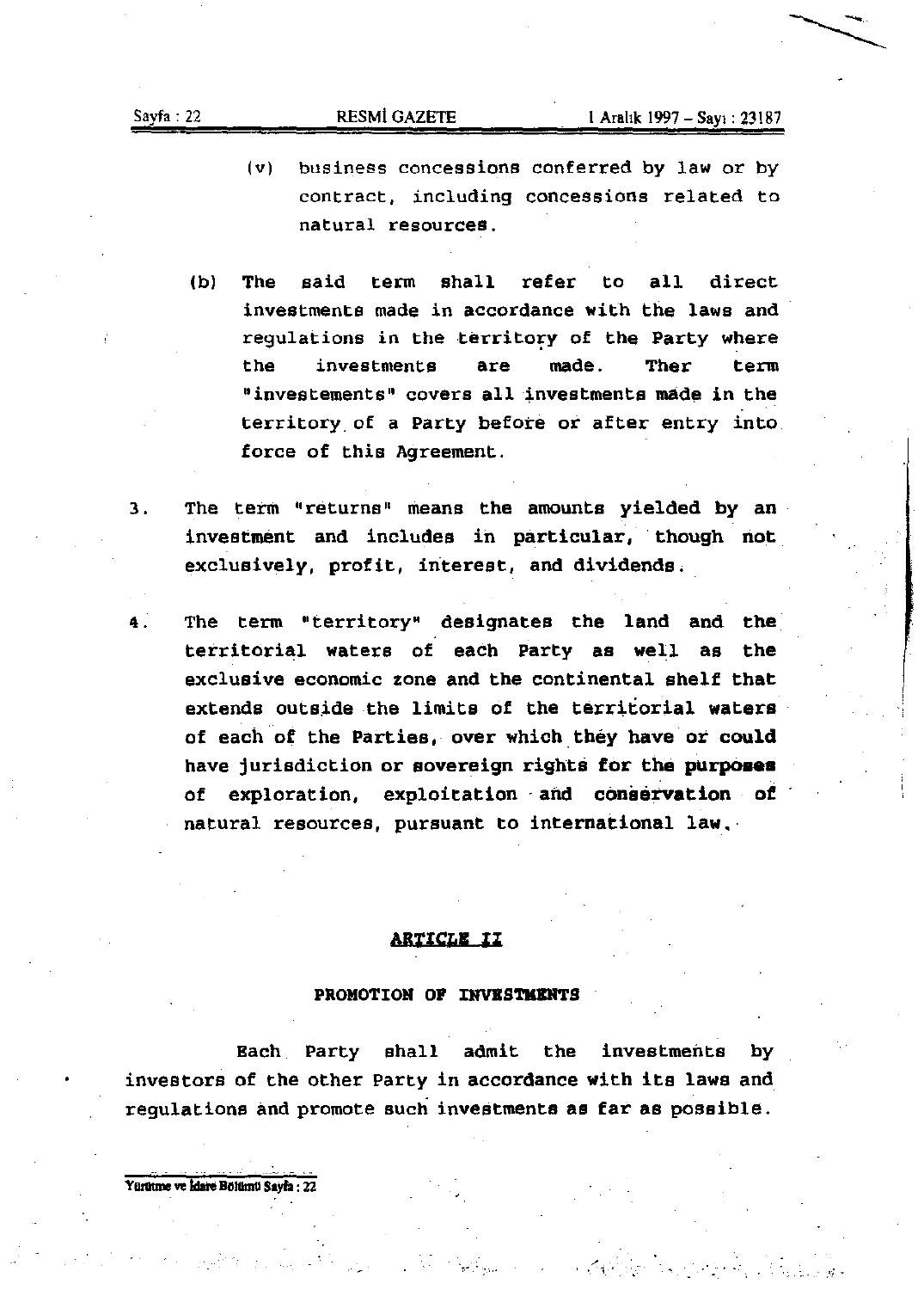# ARTICLE III

# PROTECTION OF INVESTMENTS

(l) Bach Party shall protect in its territory investments, under its laws and regulations, by investors of the other Party and shall not hamper, by means of unjustified or discriminatory measures. the management, use, enjoyment, expansion, sale and as the case may be, the liquidation of such investments:

(2) Subject to their laws and regulations:

- (a) Each party shall endeavour to grant the necessary permits relative to these investments and shall allow the execution of contracts related to manufacturing licence and technical, commercial, financial and administrative assistance.
- (b) Each Party shall also endeavour, whenever necessary, to grant the permits required in connection with the activities of investors' themselves, their consultants and the top managerial personnel hired by investors of the other Party.

## ARTICLE IV

### TREATMENT OF INVESTMENTS

- 1. Each Party shall guarantee in its territory a fair and equitable treatment to the investments made by the investors of the other Party.
- 2. This treatment shall not be less favourable than that given by each Party to the investments made in its territory by investors of a third country that enjoys a most-favoured-nation treatment.

Yürütme ve İdare Bölümü Savfa: 23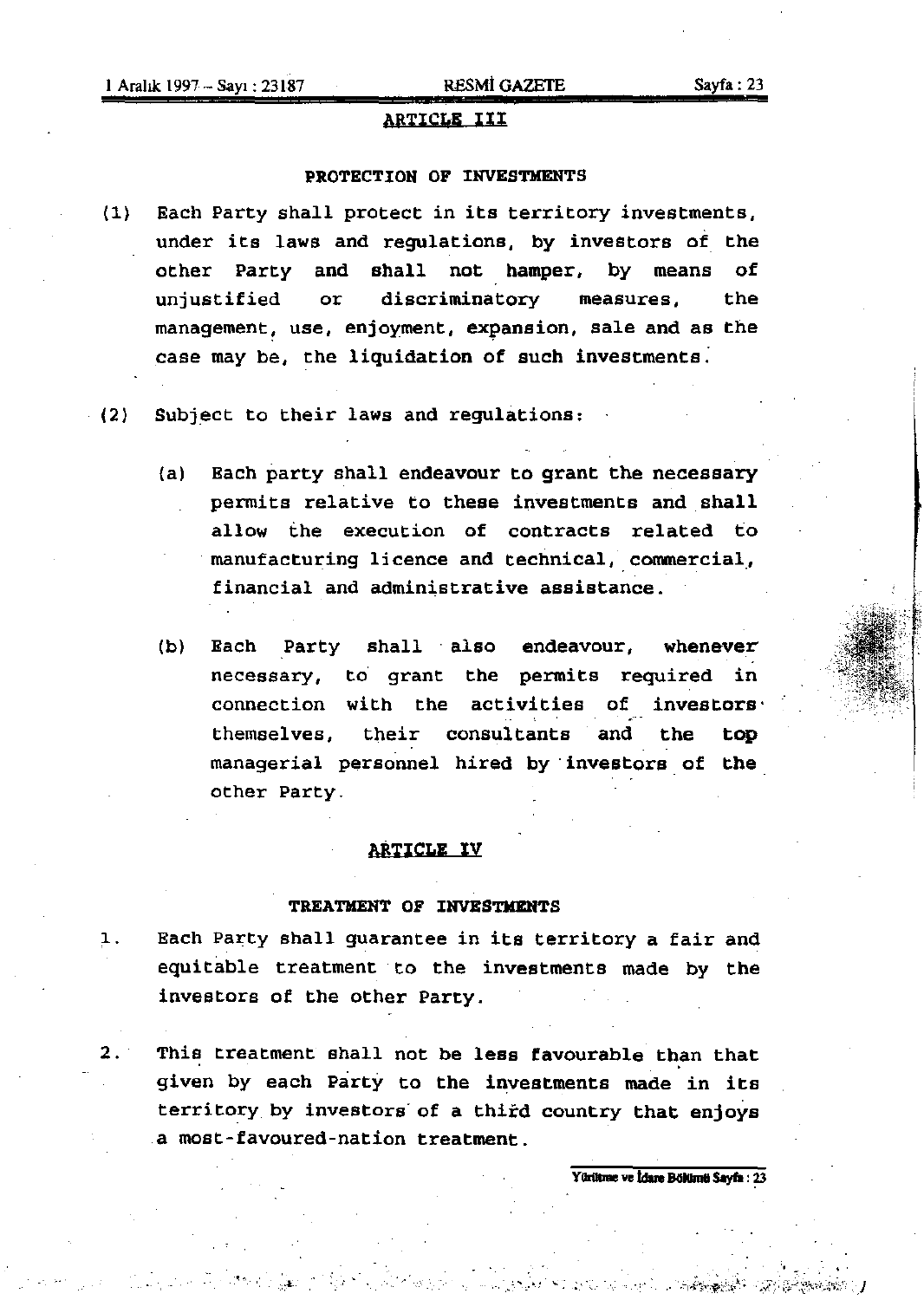| Sayfa:24 | <b>RESMI GAZETE</b> | l Aralık 1997 – Sayı : 23187 |
|----------|---------------------|------------------------------|
|          |                     | -------                      |

- 3.' **However, this treatment shall not extend to the privileges that a Party might grant to investors of a third country by virtue of its participation in** 
	- **(a) a free-trade area,**
	- **(b) a custom union,**
	- **Ce) a common market or,**
	- (d) similar **international agreements,** in **particular, regional economic organizations.**
- 4. The treatment given pursuant to this Article shall not **extend to tax deductions and exemptions or other similar privileges granted by either of the Parties to**  investors of third countries by virtue of a double**taxation avoidance agreement or any other taxation agreement.**

Apart from the provisions of paragraph 2 of this Article, each Party shall apply, under its own laws **and regulations, no less favourable treatment to investments of investors of the other Party than that given to its own investors.** 

# ARTICLE V

## EXPROPRIATION AND COMPENSATION

**1. Investments shall not be expropriated, nationalized or subjecf, directly or indirectly, to measures of**  similar effects except for a public purpose, in a non-<br>discriminatory manner, upon payment of prompt, manner, upon payment of .prompt, **adequate and effective compensation, and-in accordance**  with due process of law and the general principles'of treatment provided for in Articles III and IV.

. . '\_.'. ,.' , .

**YiIrlItme ve Idarc BGlomo Sayfa: 24**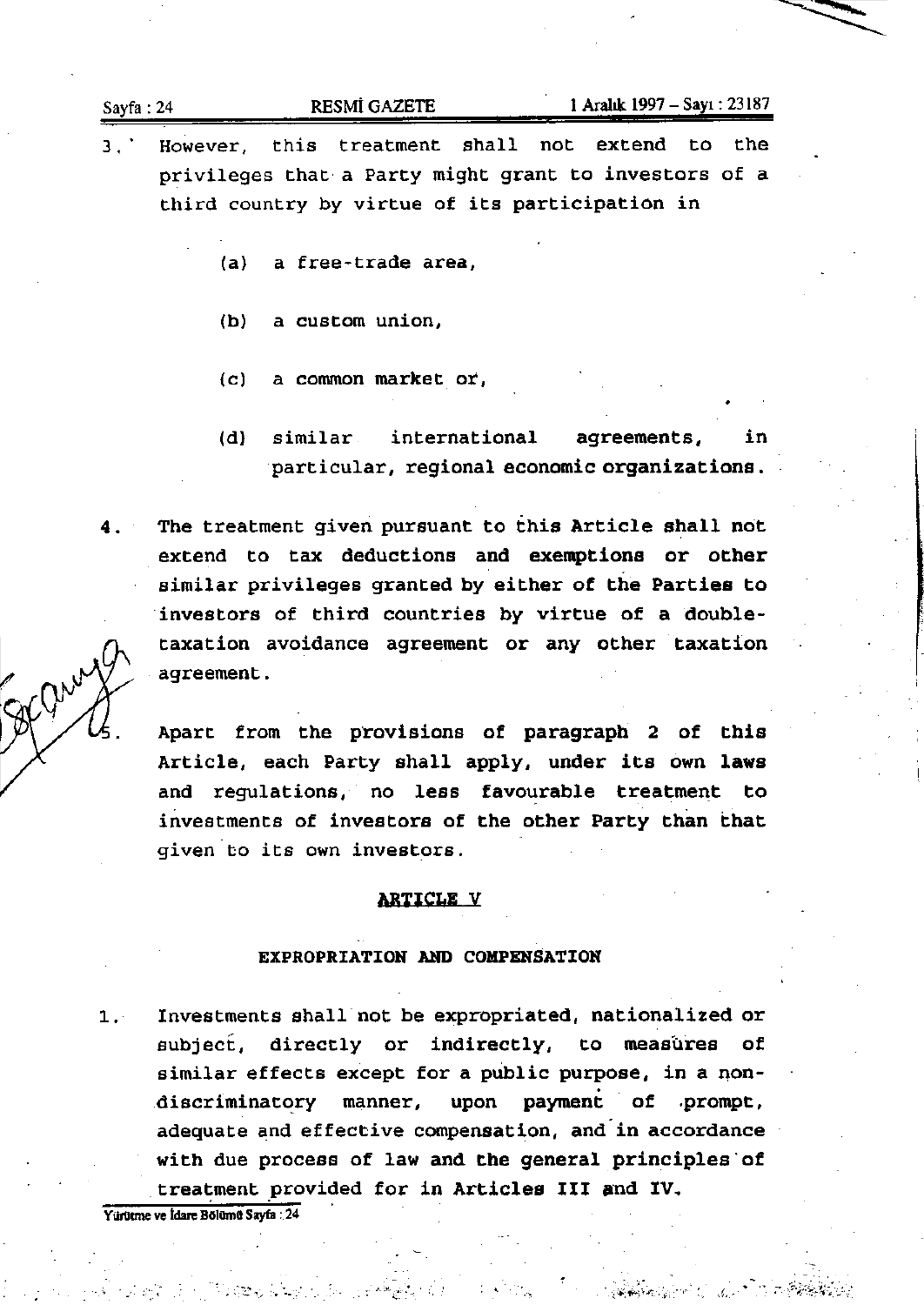# 1 Aralık 1997 – Sayı : 23187 **RESMÌ GAZETE** Sayfa : 25

- 2. ' Compensation shall be equivalent to the fair market value of the expropriated investment at. the time the expropriatory action was taken or became known. Compensation shall be-paid without undue delay and be freely transferable.
- 3. Investors 'of either Party whose investments suffer losses in the territory of the other Party owing to war, insurrection, civil disturbance or other similar events shall be accorded by such other Party treatment not less favourable than that accorded to its own investors or to investors of any third country, whichever is the most favourable treatment as regards any measures it adopts in relation to Buch losses.

## ARTICLE VI

# REPATRIATION AND TRANSFER

- 1. Each Party shall permit all transfers related to an investment to be made freely. and without delay into and out of its territory. Such transfers include:
	- $(a)$  returns,

',<br>Yengi 2 ji 1 km

- (b) proceeds from the sale" or liquidation of all or any part of an investment,
- (c) compensation pursuant to Article V,
- (d) reimbursments and interest payments deriving from loans in connection with investments,
- (e) salaries, wages and other remunerations received by the nationals of one Party who have obtained in the territory of the other Party the corresponding work permits relative to an Yürütme ve İdare Bölümü Sayfa : 25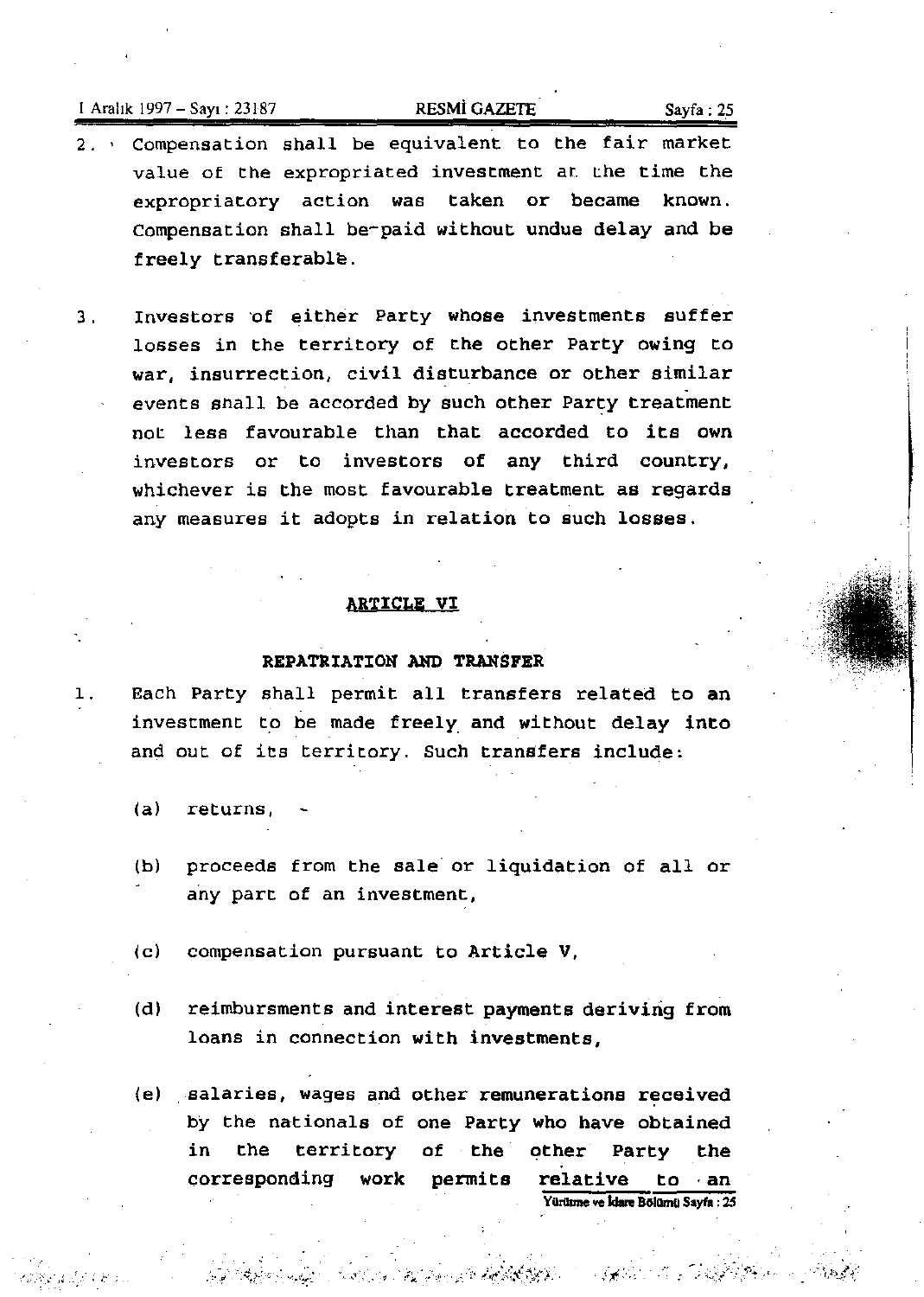ir-vestment,

(f) payments arlsing from an investment dispute.

- 2. Transfers shall be made in the convertible currency in which the investment has been made or in any convertible currency if so agreed by the investor and at Che rate of exchange in force at the date of transfer. The recipient Party of the investment shall facilitate for the investor of the other Party, or the company in which he participates, access to the Official foreign-exchange market on a nondiscriminatory basis and pursuant to its own laws and regulations, in order that he may purchase the necessary foreign currency to make the transfers provided for under this Article.
- 3. The transfers shall be made after the investor has complied with the tax obligations laid down by the. laws and regulations of the recipient Party of the investment.
- 4. In this context, both parties share the understanding that the actual conclusion of the transfer, should take place without delay according to customary international banking practices.

### ARTICLE VII

### SUBROGATION

If the investment of an investor of one Party is insured against non-commertial risks under a system established by law, any subrogation of the insurer which stems from the terms of the insurance agreement shall be recognized by the other Party.

Yürütme ve İdare Bölümü Sayfa : 26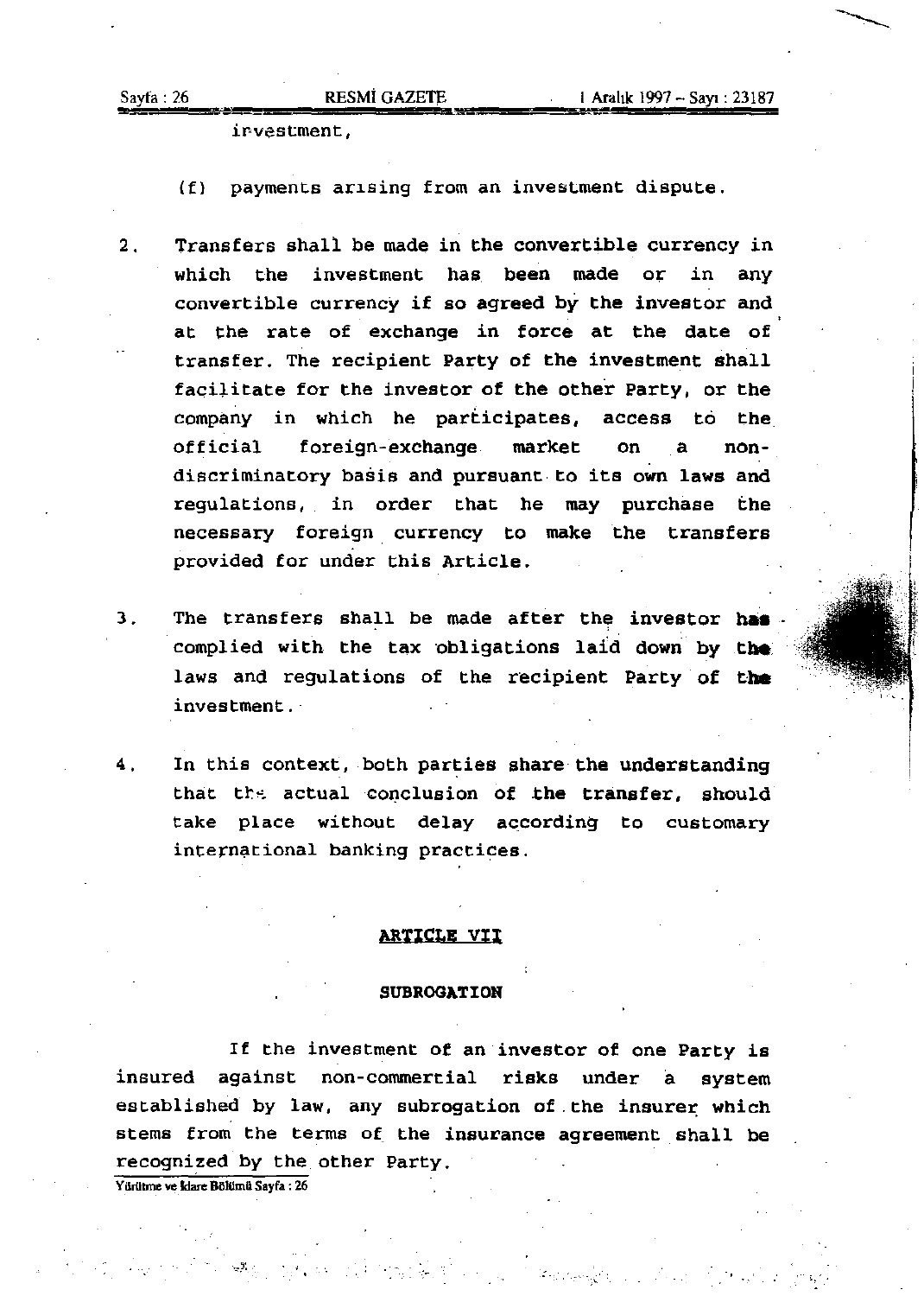The insurer shall not be entitled to exercise any rights other than the rights which the investor would have been entitled to exercise.

In the event of the insurer being a public entity the principle of subrogation shall exclusively apply in respect of financial rights of the investor but not in raspect of his property rights. This subrogation will make it possible for the first Party to be the direct beneficiary of all the payments of which the initial investor could be a creditor.

Any entity shall be considered to be a public entity when at least one of the following conditions' are met:

(a) It belongs to the public sector.

- (bl It is, directly or indirectly, under the control of the public sector.
- (e) The public sector is, directly or indirectly, in a position to exercise an effective influence on the managing of that entity.\_

# ARTICLE VIII

### MORE FAVOURABLE TERMS

More favourable terms than those of this Agreement which have been or could be provided by the laws and regulations of one of the Parties or by specific agreements between one of the Parties and one investor of the other Party shall not be derogated by this agreement.

.. ,.. • L',

Värturne ve Idare Bölümü Sayfa : 27

I .i

L i

 $\frac{1}{2}$ .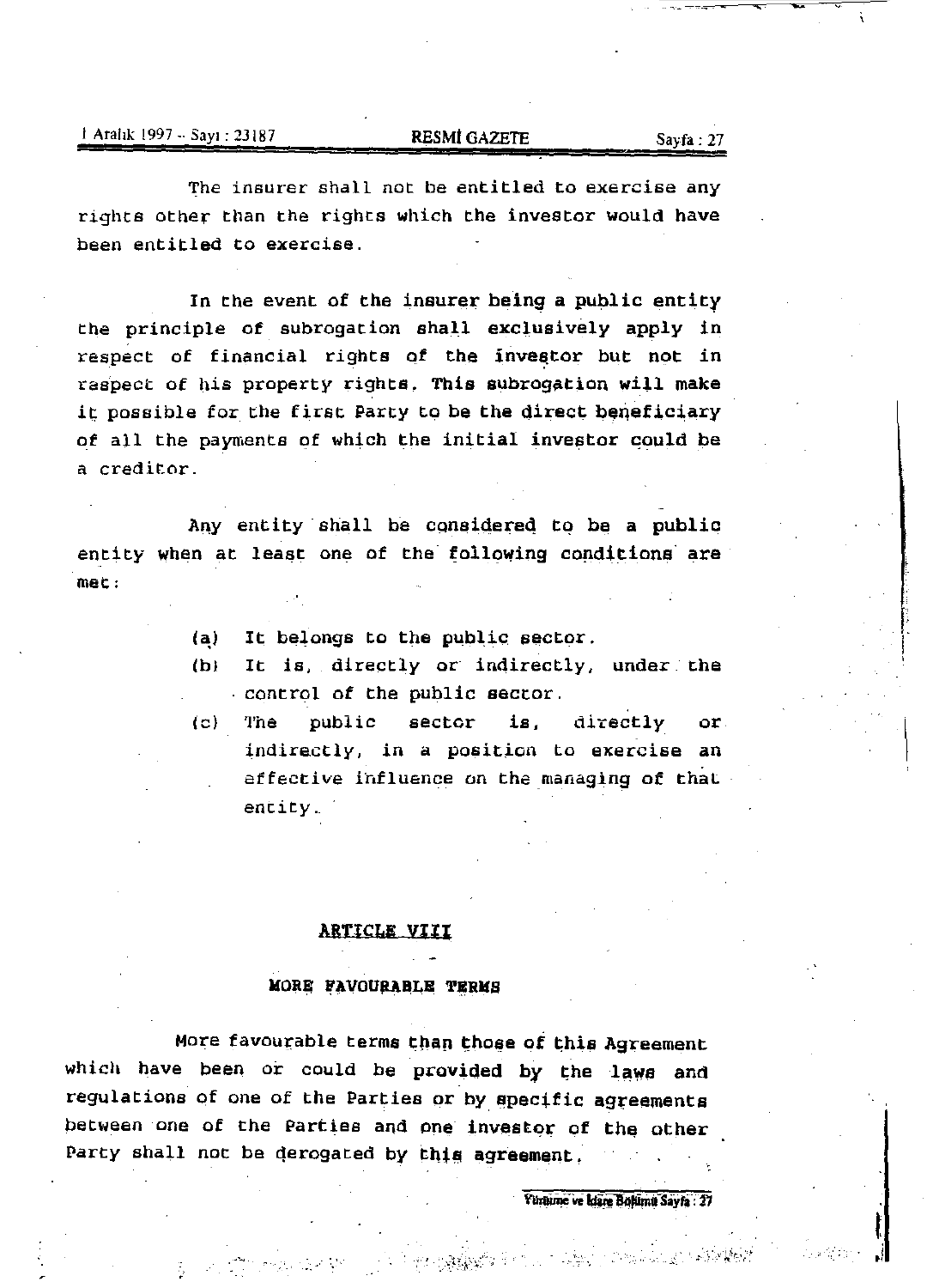# ARTICLE IX

# SETTLEMENT OF DISPUTES BETWEEN ONE PARTY AND INVESTORS OF THE OTHER PARTY

- , .. Disputes between one of the Parties and one investor of the other Party, in connection with his investment, shall be notified in writing, including a detailed information, by the investor to the recipient Party of the investment. As far as possible, the investor and the concerned Party shall. endeavour to' settle these disputes by consultations and negotiations in good faith.
- 2. If these disputes cannot be settled in this way within six months as of the date of the written notification mentioned in paragraph 1, the dispute shall be submitted, as the investor may choose, to:
	- (a) the court of arbitration of the Paris International Chamber of Commerce,
	- (b) an ad hoc court of arbitration laid down under the Arbitration Rules of Procedure of the United Nations Commission for International Trade Law (UNCITRAL),
		- (c) the International Center for Settlement of Investment Disputes (ICSID) set up by the "Convention on Settlement of Investment Disputes Between States and Nationals of other States", in the case both Parties become signatories of this Convention.

Provided that, in case the investor concerned has brought the dispute before the courts of justice of the Party that is a party to the dispute, either a final award has not been rendered within one year or the investor has withdrawn his claim therefrom.

.. . .. ;., {..'

Yürütme ve İdare Bölümü Sayfa: 28

... ,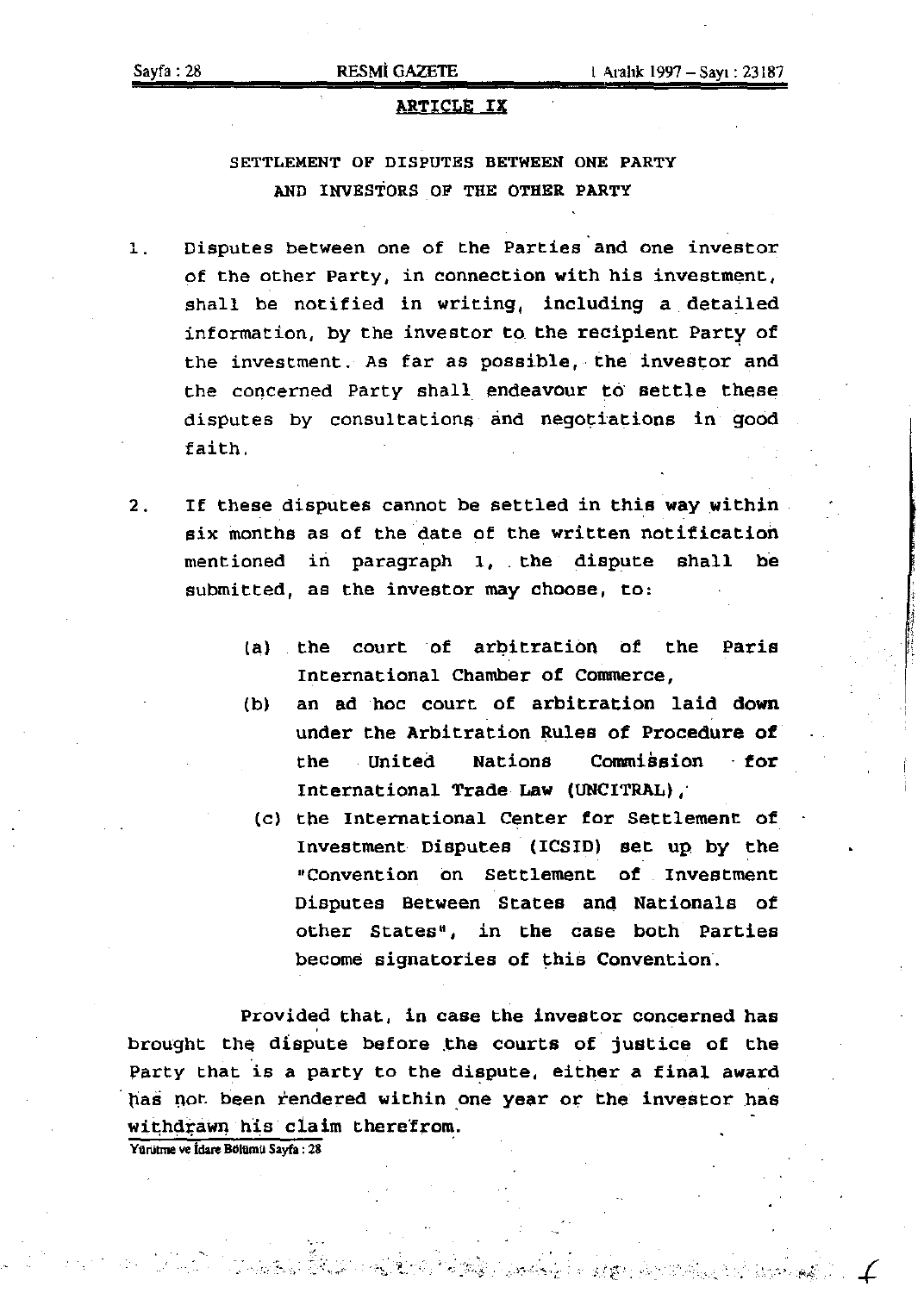- 3. 'The arbitration shall be based on:
	- (a) the provision of this Agreement:
	- (b) the national laws and regulations of the Party in whose territory the investment was made, including the rules relative to conflicts of law.
	- (c) The cules and the universally accepted principles of international law.
- 4. The arbitration sentences shall be final and bind'ing for all parties in dispute. Each Party commits itself to execute the sentence according to its national law.

## ARTICLE X

# SETTLEMENT OF DISPUTES BETWEEN THE PARTIES

- 1. The Parties shall seek in good faith and a spirit of cooperation a rapid and equitable solution to any dispute between them-concerning the interpretation or application of this Agreement. In this regard, the Parties agree to engage in direct and meaningful negotations to arrive at such solutions. If the Parties cannot reach an agreement within six months after the beginning of dispute. between themselves through the foregoing procedure, the dispute may be submitted, upon the request of either· Party, to an arbitral tribunal of three members.
- 2. Within two months of receipt of a request, each Party shall appoint an arbitrator. The two arbitrators shall select a third arbitrator as Chairman, who is a national of a third State. In the event either Party fails to appoint an arbitrator within the specified **Yürlitme ve İdare Bölümü Sayfa: 29**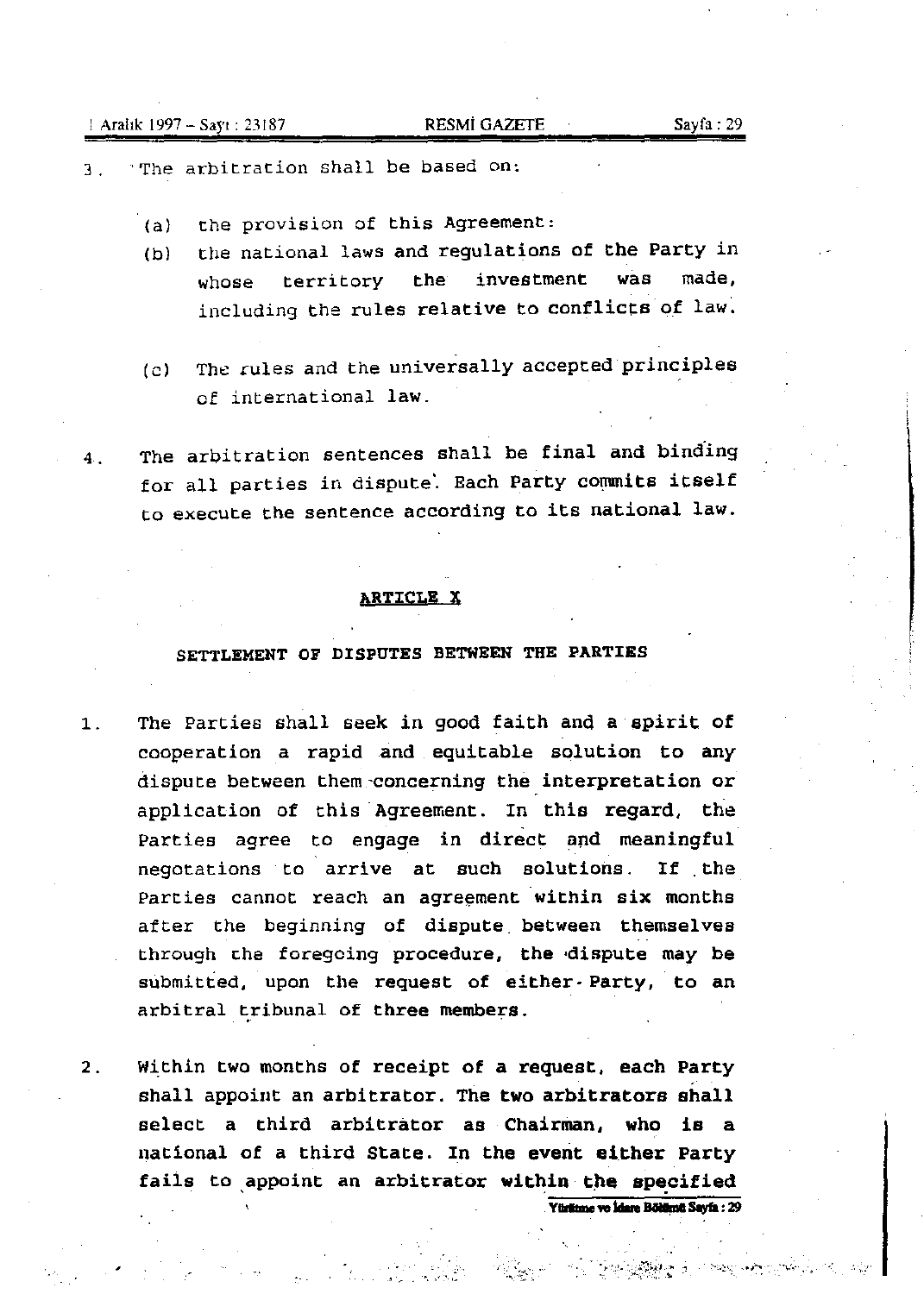| Sayfa: |    |
|--------|----|
|        | 30 |
|        |    |

RESMI GAZETE 1 Aralık 1997 - Sayı : 23187

" '.'

I

 $\mathbf{1}$ 

**time, the other Party may request the President of the International Court** of., **Justice to make the appoint:ment.** 

- 3. 'If both arbitrators cannot reach an agreement about **the choice of the chairman within two months atter their appointment, the chairman shall' be appointed**  upon the request of either Party by the president of the International Court of Justice.
- 4. If, in the cases specified under paragraphs (2) and (3) of this Article, the President of the International Court of Justice prevented from carrying If, in the cases specified under paragraphs (2) and<br>(3) of this Article, the President of the<br>International Court of Justice prevented from carrying<br>out the said function or if he is a national of either<br>Party, the appoint Party, the appointment shall be made by the Vice-President, and if the Vice-President is prevented from carrying out the said function or if he is a national of either Party, the appointment shall be made by the most senior Judge of the Court who is not a national **of either Party.** -
- 5. The tribunal shall have three months from the date of the selection of the Chairman to agree upon rules of procedure consistent with the other provisions of this **Agreemer!c . In the absence of such agreement., the**  tribunal shall request the President of the International Court ,of Justice to designate rules of procedure, taking into account generally recognized rules of international arbitral procedure.

6. Unless otherwise agreed, all submissions shall be made. and all hearings shall be completed within eight months of the date of selection of the third  $\frac{1}{\sqrt{2}}$  and the tribunal shall render its decision Yürütme ve İdare Bölümü Sayfa : 30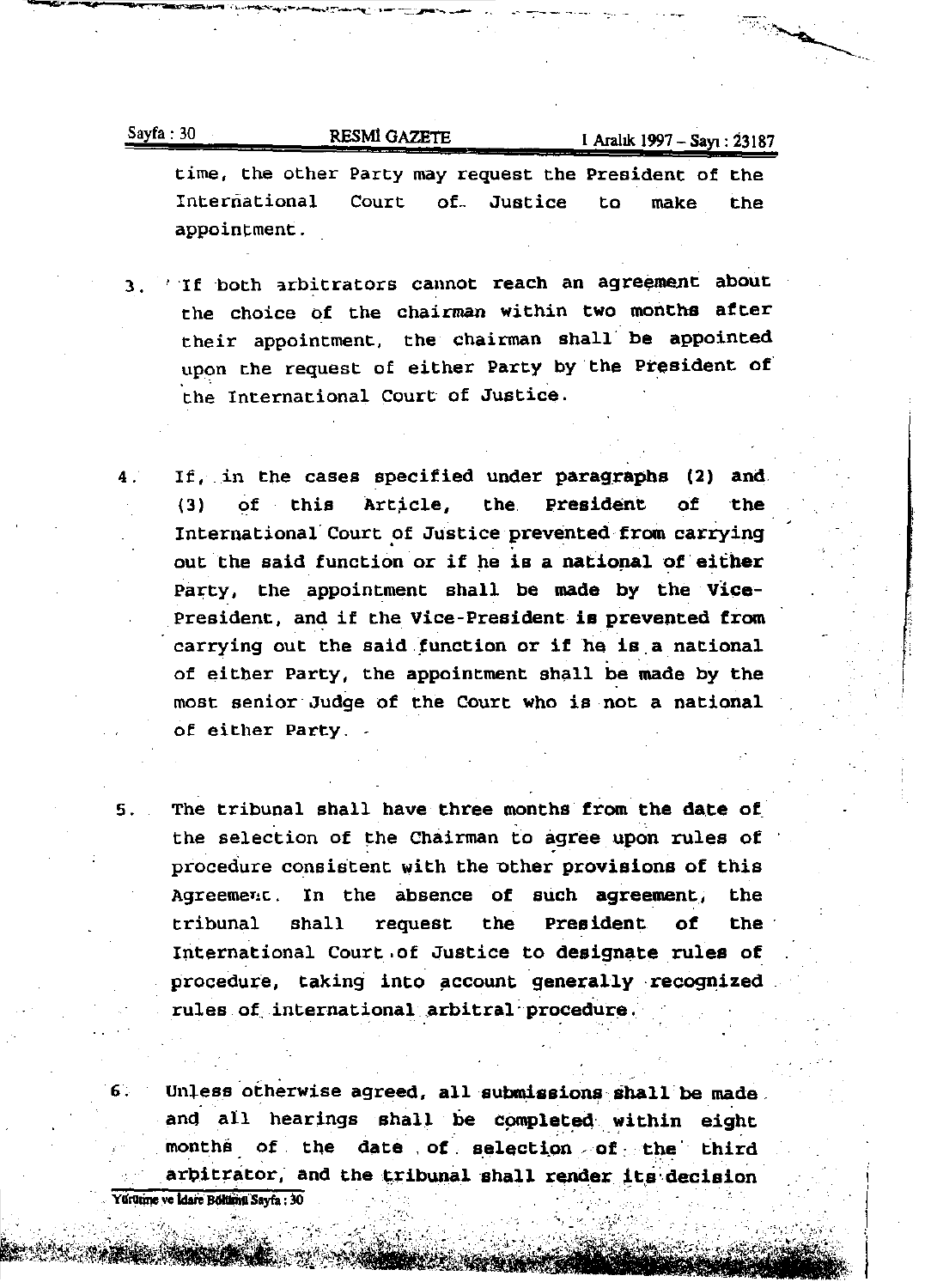$1$  Aralık 1997 - Sayı : 23187 **RESMI GAZETE** Sayfa : 31

within two months after the date of the final submissions or the date of the closing of the hearings, whichever is later.

- 7. E'xpenses incurred by the Chairman; the other arbitrators, and other costs of the proceedings shall be paid for equally by the Parties. The tribunal may, however, at its discretion, decide 'that a higher proportion of the costs be paid by one of the Parties.
- 8. A dispute shall not be submitted to an international arbitration court under the provisions of this Article, if the same dispute has been brought before another international arbitration' court under the provisions of Article IX and a final award has not been rendered yet. This will not impair the engagement in direct and meaningful negotiations between both' Parties.

# ARTICLE XI

## ENTERING INTO FORCE

- 1. This Agreement shall enter into force on the date on which the exchange of instruments of ratification has been completed. It shall remain in force for a period of ten years and shall continue in force unless terminated in accordance with paragraph 2 of this Article. It shall apply to investments existing at the time of entry into force as well as· to investments made or acquired thereafter.
- 2. Either Party may, by giving one year's written notice to the other Party, terminate this Agreement at the end of the initial ten year period or at any time thereafter:.

Yürünme ve İdare Bölümü Sayfa : 31